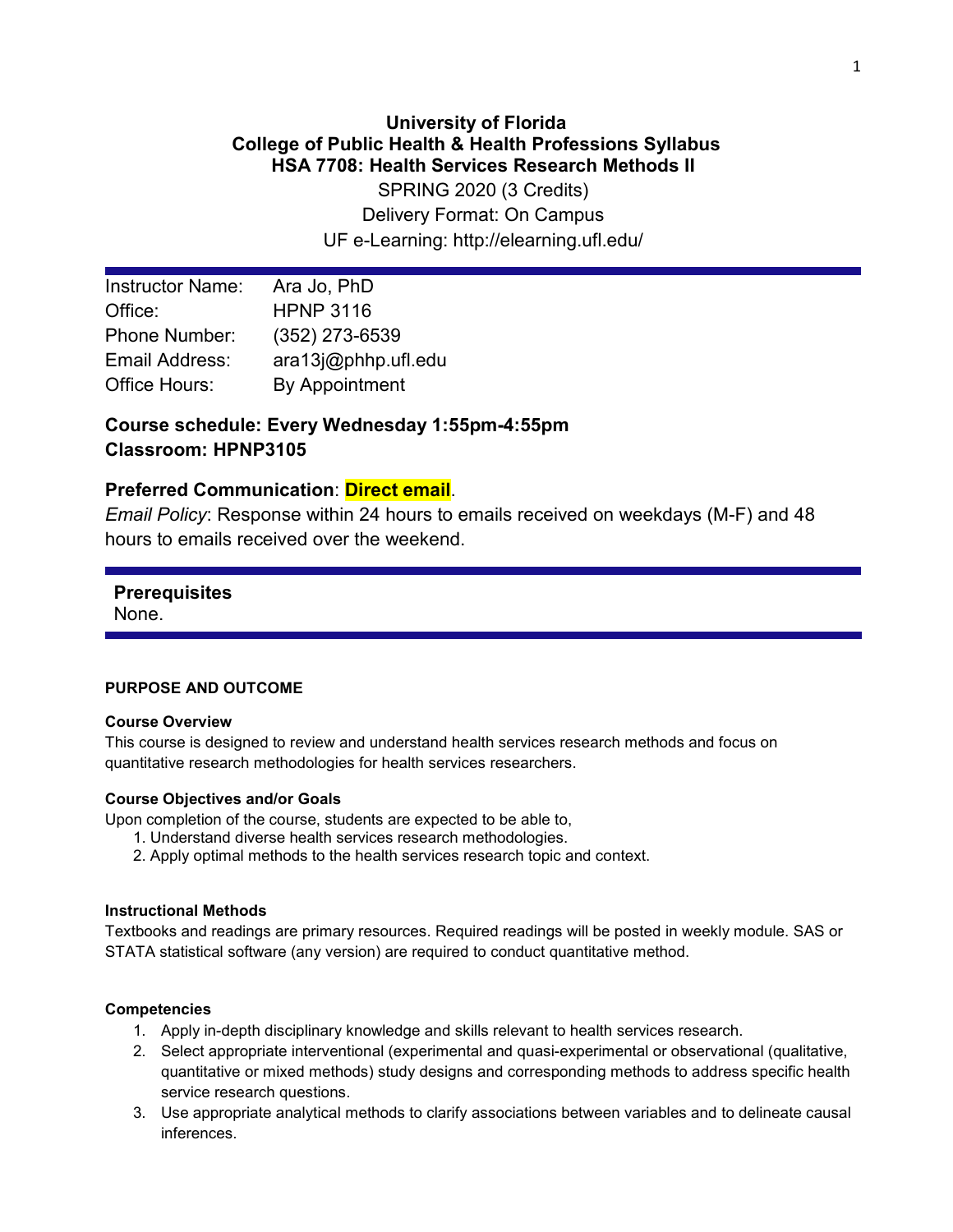4. Effectively communicate the findings and implications of health services research through multiple modalities to technical and lay audiences.

## **DESCRIPTION OF COURSE CONTENT**

#### **Course Schedule**

| Week           | Topic(s)                                                                                                                                                                                                               | <b>Text Chapter</b>                                               |
|----------------|------------------------------------------------------------------------------------------------------------------------------------------------------------------------------------------------------------------------|-------------------------------------------------------------------|
| $\mathbf 1$    | Introduction and overview of health services research                                                                                                                                                                  |                                                                   |
| $\overline{2}$ | <b>Health Services Research Methods: Regression analysis</b>                                                                                                                                                           | Wooldridge Ch.<br>1                                               |
| 3              | <b>Properties of OLS Estimators</b>                                                                                                                                                                                    | Wooldridge Ch.<br>2                                               |
| 4              | Violation of OLS Assumptions I: Non-normal Errors/Functional Form                                                                                                                                                      | Wooldridge Ch.<br>3, 6, 9                                         |
| 5              | Violation of OLS Assumptions II: Heteroskedasticity and Autocorrelation                                                                                                                                                | Wooldridge Ch.<br>8, 12                                           |
| 6              | Violation of OLS Assumptions III: Missing data, Measurement error and<br><b>Stochastic regression</b>                                                                                                                  | Wooldridge Ch.<br>9                                               |
| $\overline{7}$ | Mid-Term: Feb 20 (Thursday)                                                                                                                                                                                            |                                                                   |
| 8              | Discrete Dependent Variables I: Binary (Logit, Probit, Grouped Logit)/<br>Polychotomous (Ordered Logit, Ordered Probit, Multinomial logit,<br>conditional logit, nested logit, multinomial probit) Dependent Variables | Maddala Ch.2.1,<br>2.2, 2.5, 2.8-9<br>Wooldridge Ch.<br>7, Ch. 17 |
| 9              | Discrete Dependent Variables II: Count Data Models (Poisson regression,<br><b>Negative Binomial Regression)</b>                                                                                                        | Maddala Ch. 3.1-<br>6                                             |
| 10             | Models with Censored Data I: Tobit and Two-Part Models                                                                                                                                                                 | Maddala Ch. 6.1-<br>7                                             |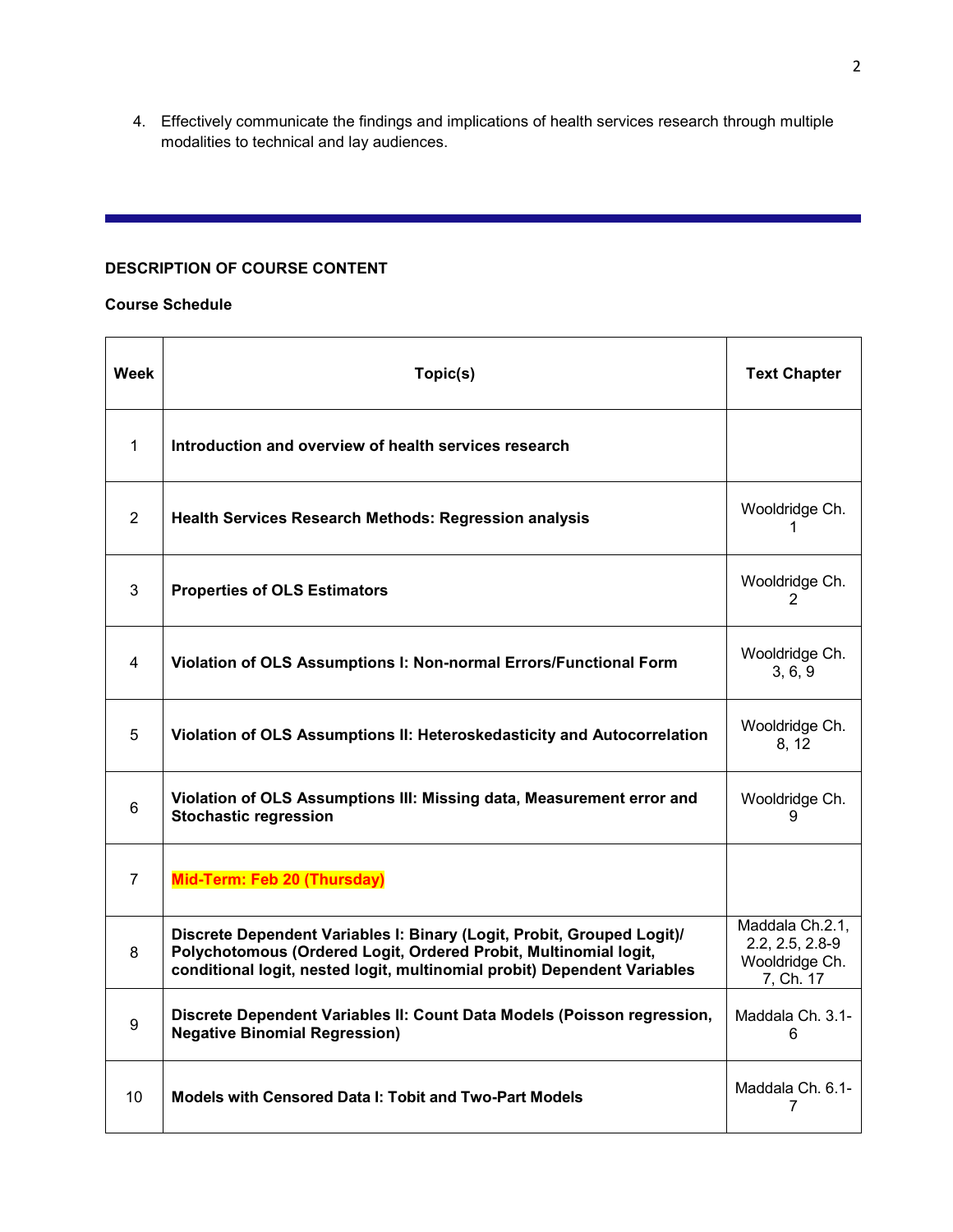| <b>Week</b> | Topic(s)                                                       | <b>Text Chapter</b>                   |
|-------------|----------------------------------------------------------------|---------------------------------------|
| 11          | <b>Models with Censored Data II: Propensity Scores</b>         |                                       |
| 12          | Models with Censored Data III: Difference-and-Different Models |                                       |
| 13          | <b>Other Modeling Tools I: Simultaneous Equations</b>          | Maddala Ch. 7<br>Wooldridge Ch.<br>16 |
| 14          | <b>Other Modeling Tools II: Hierarchical Linear Models</b>     |                                       |
| 15          | <b>Clinical Trials</b>                                         |                                       |
| 16          | Mid-Term: April 23 (Thursday)                                  |                                       |

#### **Course Materials**

- $\triangleright$  [Required] Wooldridge, J. Introductory Econometrics 3<sup>rd</sup> edition. Thompson Southwestern. 2006.
- $\triangleright$  [Required] Maddala, G. Limited Dependent & Qualitative Variables in Econometrics. Cambridge University Press. 1983
- $\triangleright$  Additional readings used for lectures will be posting on Canvas
- $\triangleright$  Lecture Slides used for lectures will be posting on Canvas

**Announcements**: Class announcements will be sent via the announcements tool in eLearning. Depending on your CANVAS notification settings, you may or may not be notified via email; you are responsible for all information in these announcements whether or not you see them in your email.

**Technical Requirements**: You are REQUIRED to have a webcam and microphone. Browser requirements may change; please consult https://kb.helpdesk.ufl.edu/FAQs/SupportedBrowsersForUFWebsites to see a list of supported browsers and recommendations for browser configuration.

For **technical support for the course eLearning site, activities, and assessments**, please contact: the UF Help Desk at:

- Learning-support@ufl.edu
- (352) 392-HELP select option 2
- https://elearning.ufl.edu/help.shtml

## **ACADEMIC REQUIREMENTS AND GRADING**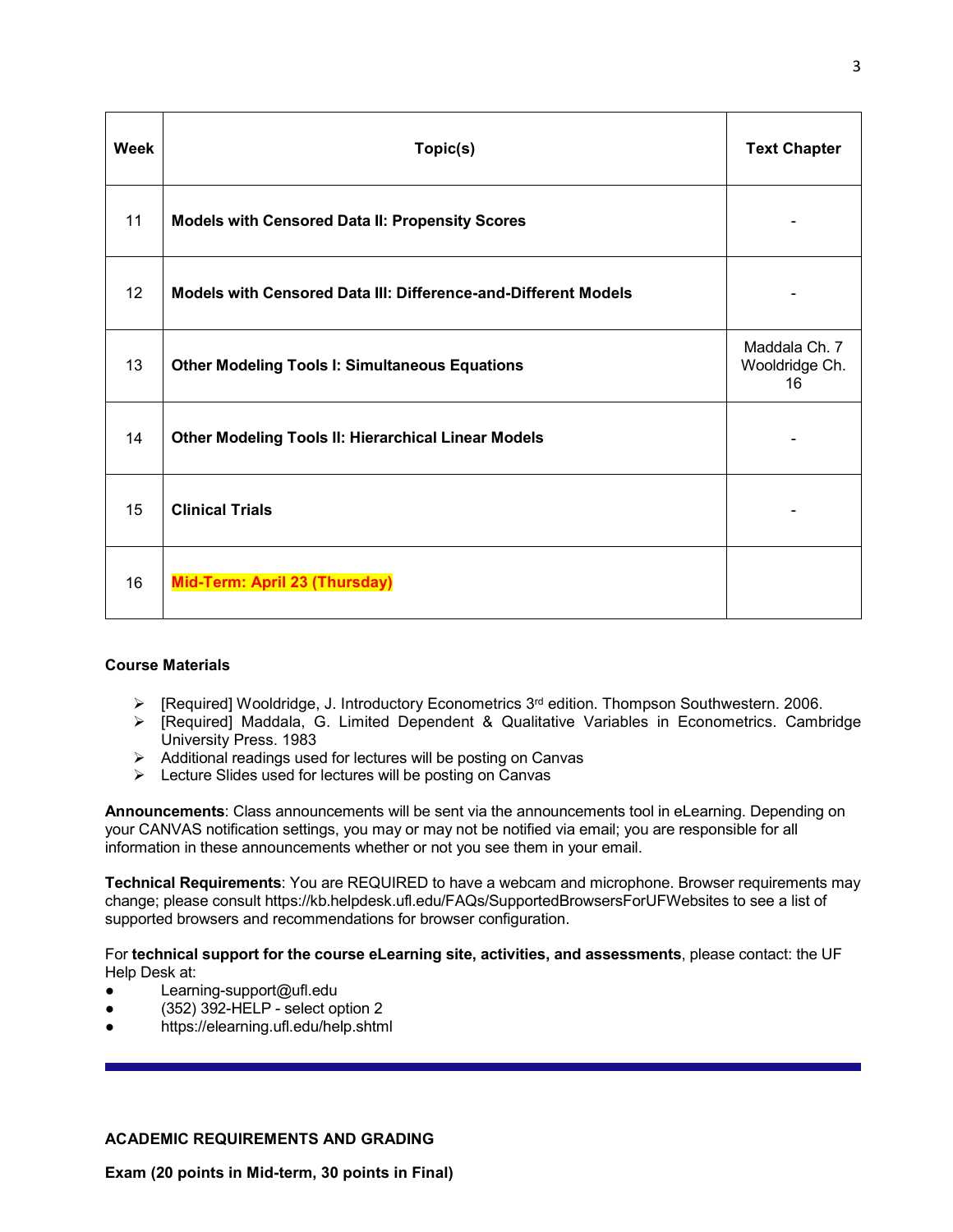This course has two exams: mid-term and final. Exam dates are given on the course schedule. Exams covers the course materials. The final exam is **cumulative**.

#### **Assignments: Late submission will be penalized with 1 point deduction**

#### 1. **A Replication Study (25 pts)**

This assignment is designed to replicate existing study using health services methodologies. It allows students to understand the rationale of the methodology and conduct the research independently. Select a study using one of health services research methods with national database. Following by method section, generate reliable findings. The final paper includes original findings and replicated findings. In addition, write strengths and weakness of the methodology. Lastly, suggest alternative methods to improve the study.

- a. Rubric
	- i. Replicated results (10 pts)
	- ii. Strengths and weakness (10 pts)
	- iii. Suggest alternative methods (5 pts)
	- iv. Extra page or late submission will be deducted with 0.5 point.
	- v. **Submit the document via Canvas by April 13th (Monday) 5pm**

#### 2. **Research Manuscript (25 pts)**

Students will write a research manuscript based upon their own research interest. It should consist of three sections, 1) introduction, 2) methods and 3) results. The paper should be written in AMA style. Rubric

- a. Introduction (5pts): background should be concise and clearly. Research question and hypothesis should be clearly described.
- b. Methods (10 pts): describe methods including study design, sampling design, sampling flow and statistical methods clearly. Also need justification of methodology.
- c. Results (10 pts): present descriptive and advanced analysis findings and interpret findings clearly.
- d. The paper should be up to 7 pages excluding tables, figures and references.

#### **Grading**

Final grades will reflect your performance in these areas:

|              | <b>Number of Points</b>    |    |  |  |  |
|--------------|----------------------------|----|--|--|--|
|              | Mid-term                   | 20 |  |  |  |
| Exams        | Final                      | 30 |  |  |  |
| Assignments  | A Replication Study        | 25 |  |  |  |
|              | <b>Research Manuscript</b> | 25 |  |  |  |
| Total points | 100                        |    |  |  |  |

Here are the **approximate** point score to letter grade translations:

| <b>Points</b>   | $93-$ | 90-   | 87-   | $83 -$ | 80-   | 77.   | $73-$ | 70-                    | 67-   | 63-   | 60-   | <b>Below</b> |
|-----------------|-------|-------|-------|--------|-------|-------|-------|------------------------|-------|-------|-------|--------------|
| earned          | 100   | 92.99 | 89.99 | 86.99  | 82.99 | 79.99 | 76.99 | 72.99                  | 69.99 | 66.99 | 62.99 | 60.99        |
| Letter<br>Grade |       | $A-$  | B۱    | В      | В-    |       |       | $\sim$<br>$\mathbf{v}$ |       | D     | -ש    | _            |

There will be no rounding up for grade increments, for example a 92.99 is an A-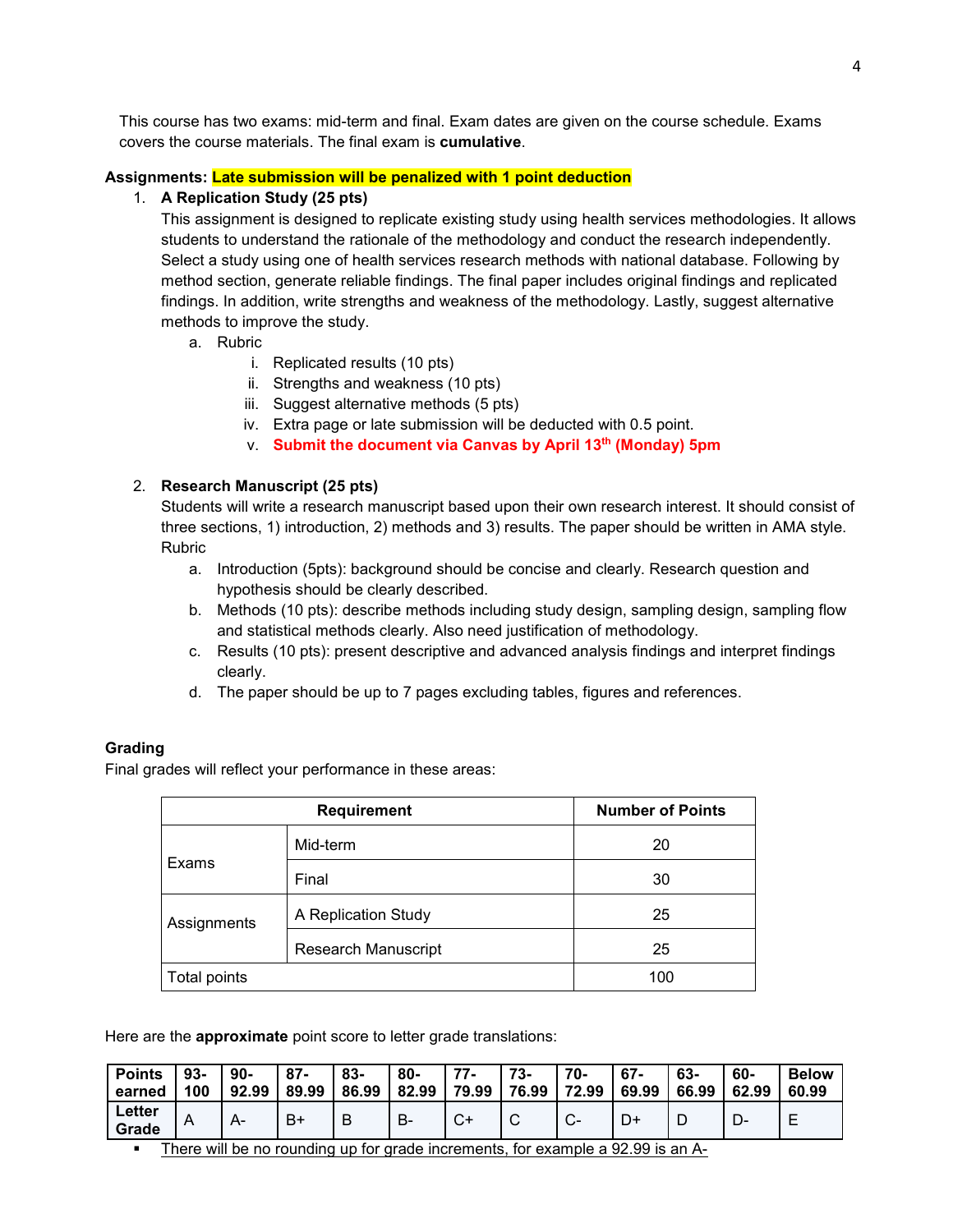Please be aware that a C- is not an acceptable grade for graduate students. The GPA for graduate students must be 3.0. in all 5000 level courses and above to graduate. A grade of C counts toward a graduate degree only if a sufficient number of credits in courses numbered 5000 or higher have been earned with a B+ or higher.

| Letter<br>Grade        | Δ<br>-               | А-   | B+   | в   | B-   | C+   | ◠<br>v                    | ◠<br>ს- | D+               | D   | D-   | Е   | <b>WF</b> |     | <b>NG</b> | S-  |
|------------------------|----------------------|------|------|-----|------|------|---------------------------|---------|------------------|-----|------|-----|-----------|-----|-----------|-----|
| Grade<br><b>Points</b> | $\Omega$<br>4<br>t.U | 3.67 | 3.33 | 3.0 | 2.67 | 2.33 | $\sim$<br>$\Omega$<br>z.u | 1.67    | .33 <sub>1</sub> | 1.0 | 0.67 | 0.0 | 0.0       | 0.0 | 0.0       | 0.0 |

For greater detail on the meaning of letter grades and university policies related to them, see the Registrar's Grade Policy regulations at:

#### <http://catalog.ufl.edu/ugrad/current/regulations/info/grades.aspx>

Finally, note that the assignment of letter grades will be influenced by the overall performance of the class. In other works, a rising tide lifts all boats.

#### **Exam Policy**

#### **Policy Related to Make up Exams or Other Work**

You MUST e-mail me within 24 hours of any issue if you wish to request a make-up.

#### **Policy Related to Required Class Attendance**

Please note all faculty are bound by the UF policy for excused absences. Excused absences must be consistent with university policies in the Graduate Catalog [\(http://gradcatalog.ufl.edu/content.php?catoid=10&navoid=2020#attendance\)](http://gradcatalog.ufl.edu/content.php?catoid=10&navoid=2020#attendance) and require appropriate documentation. Additional information can be found here: <https://catalog.ufl.edu/ugrad/current/regulations/info/attendance.aspx>

#### **Policy Related to Guests Attending Class:**

Only registered students are permitted to attend class. However, we recognize that students who are caretakers may face occasional unexpected challenges creating attendance barriers. Therefore, by exception, a department chair or his or her designee (e.g., instructors) may grant a student permission to bring a guest(s) for a total of two class sessions per semester. This is two sessions total across all courses. No further extensions will be granted. Please note that guests are **not** permitted to attend either cadaver or wet labs. Students are responsible for course material regardless of attendance. For additional information, please review the Classroom Guests of Students policy in its entirety. Link to full policy: <http://facstaff.phhp.ufl.edu/services/resourceguide/getstarted.htm>

#### **STUDENT EXPECTATIONS, ROLES, AND OPPORTUNITIES FOR INPUT**

#### **Expectations Regarding Course Behavior**

Students are expected to be prepared and ready to participate in class discussions. Professional behavior is expected at all times. Utilization of electronic devices, particularly a cell phone, should be limited and only for support of learning environment.

#### **Communication Guideline**

Students will be expected to communicate via official UF email.

#### **Academic Integrity**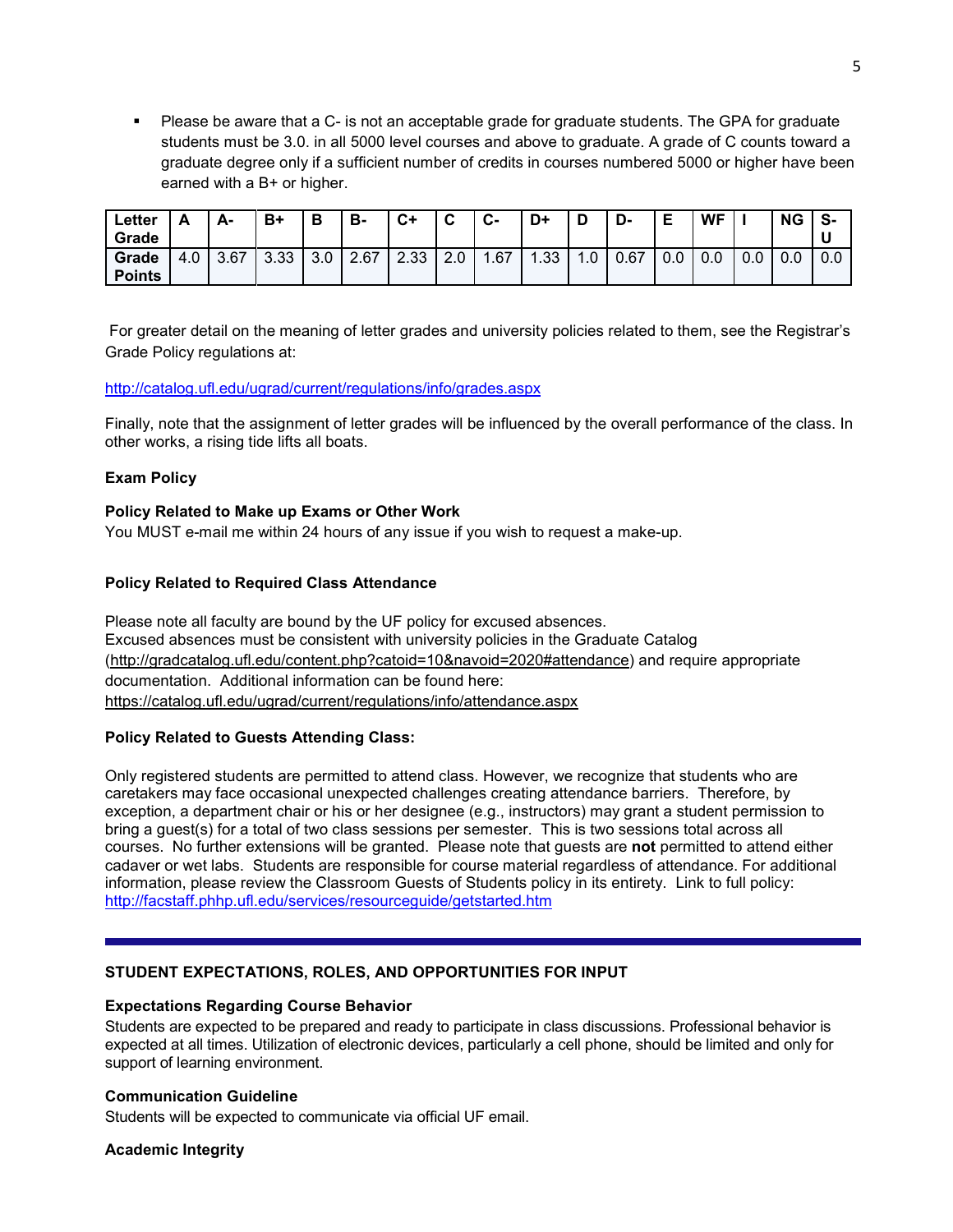Students are expected to act in accordance with the University of Florida policy on academic integrity. As a student at the University of Florida, you have committed yourself to uphold the Honor Code, which includes the following pledge:

#### **"We, the members of the University of Florida community, pledge to hold ourselves and our peers to the highest standards of honesty and integrity**.**"**

You are expected to exhibit behavior consistent with this commitment to the UF academic community, and on all work submitted for credit at the University of Florida, the following pledge is either required or implied:

## **"On my honor, I have neither given nor received unauthorized aid in doing this assignment."**

It is your individual responsibility to know and comply with all university policies and procedures regarding academic integrity and the Student Honor Code. Violations of the Honor Code at the University of Florida will not be tolerated. Violations will be reported to the Dean of Students Office for consideration of disciplinary action. For additional information regarding Academic Integrity, please see Student Conduct and Honor Code or the Graduate Student Website for additional details:

## <https://www.dso.ufl.edu/sccr/process/student-conduct-honor-code/> <http://gradschool.ufl.edu/students/introduction.html>

**Please remember cheating, lying, misrepresentation, or plagiarism in any form is unacceptable and inexcusable behavior.**

## **Online Faculty Course Evaluation Process**

Students are expected to provide feedback on the quality of instruction in this course by completing online evaluations at [https://evaluations.ufl.edu.](https://evaluations.ufl.edu/) Evaluations are typically open during the last two or three weeks of the semester, but students will be given specific times when they are open. Summary results of these assessments are available to students at [https://evaluations.ufl.edu/results/.](https://evaluations.ufl.edu/results/)

#### **SUPPORT SERVICES**

#### **Accommodations for Students with Disabilities**

If you require classroom accommodation because of a disability, you must register with the Dean of Students Office [http://www.dso.ufl.edu](http://www.dso.ufl.edu/) within the first week of class. The Dean of Students Office will provide documentation of accommodations to you, which you then give to me as the instructor of the course to receive accommodations. Please make sure you provide this letter to me by the end of the second week of the course. The College is committed to providing reasonable accommodations to assist students in their coursework.

#### **Counseling and Student Health**

Students sometimes experience stress from academic expectations and/or personal and interpersonal issues that may interfere with their academic performance. If you find yourself facing issues that have the potential to or are already negatively affecting your coursework, you are encouraged to talk with an instructor and/or seek help through University resources available to you.

• The Counseling and Wellness Center 352-392-1575 offers a variety of support services such as psychological assessment and intervention and assistance for math and test anxiety. Visit their web site for more information: [http://www.counseling.ufl.edu.](http://www.counseling.ufl.edu/) On line and in person assistance is available.